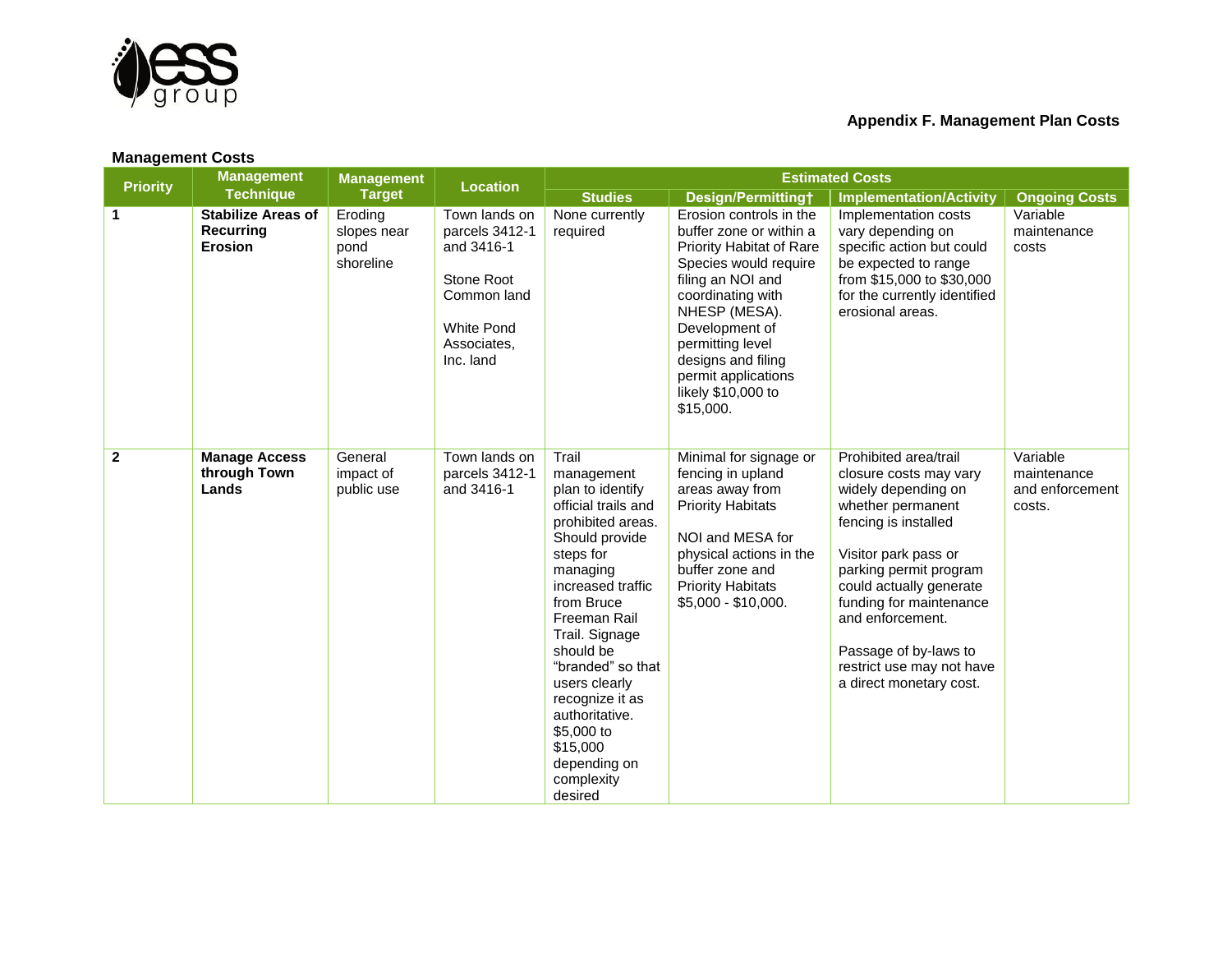

| <b>Management Costs</b> |                                                                                           |                                                                                                                                                                                                                              |                                                      |                                                     |                                                                                                                                                                                                    |                                                                                                                                                                                                                             |                                                                                                                                              |  |
|-------------------------|-------------------------------------------------------------------------------------------|------------------------------------------------------------------------------------------------------------------------------------------------------------------------------------------------------------------------------|------------------------------------------------------|-----------------------------------------------------|----------------------------------------------------------------------------------------------------------------------------------------------------------------------------------------------------|-----------------------------------------------------------------------------------------------------------------------------------------------------------------------------------------------------------------------------|----------------------------------------------------------------------------------------------------------------------------------------------|--|
| <b>Priority</b>         | <b>Management</b><br><b>Technique</b>                                                     | <b>Management</b><br><b>Target</b>                                                                                                                                                                                           | <b>Location</b>                                      | <b>Estimated Costs</b>                              |                                                                                                                                                                                                    |                                                                                                                                                                                                                             |                                                                                                                                              |  |
|                         |                                                                                           |                                                                                                                                                                                                                              |                                                      | <b>Studies</b>                                      | Design/Permitting†                                                                                                                                                                                 | <b>Implementation/Activity</b>                                                                                                                                                                                              | <b>Ongoing Costs</b>                                                                                                                         |  |
| 3                       | <b>Provide Public</b><br><b>Toilet and Trash</b><br>Receptacle at<br><b>Public Access</b> | Nutrients,<br>bacteria and<br>floatables                                                                                                                                                                                     | State boat<br>launch and<br>adjacent<br>parking area | None for trash<br>receptacle or<br>temporary toilet | Coordination with<br><b>White Pond Associates</b><br>and the Office of<br>Fishing and Boating<br>Access                                                                                            | Portable toilets can be<br>rented for as little as<br>\$100/month, up to<br>\$300/month or more for<br>models with more<br>amenities. Delivery and<br>weekly maintenance are<br>typically included in the<br>monthly costs. | Weekly<br>maintenance<br>included in<br>monthly fee                                                                                          |  |
|                         |                                                                                           |                                                                                                                                                                                                                              |                                                      |                                                     | If permanent structure<br>is desired, further<br>design and permitting<br>will be required.                                                                                                        | Heavy-duty commercial<br>trash receptacles usually<br>cost between \$500 and<br>\$800 each. Additional<br>costs would be<br>associated with<br>anchoring the receptacle.                                                    | Nominal<br>maintenance<br>costs associated<br>with pick-up.                                                                                  |  |
| $\overline{\mathbf{4}}$ | <b>Public Education</b>                                                                   | No specific<br>target.<br>However,<br>issues<br>associated<br>with septic<br>systems, pet<br>waste<br>management,<br>invasive<br>species and<br>residential<br>stormwater<br>management<br>could be<br>useful to<br>address. | Varies                                               | No cost                                             | Permit not usually<br>required but varies by<br>activity. Actions that<br>require fill, excavation,<br>structural components,<br>etc (e.g., kiosk) may<br>require local and even<br>state permits. | Costs vary widely for<br>educational materials<br>and training.<br>The cost for design and<br>production of a brochure<br>or basic interpretive sign<br>is \$2,000 to \$3,000.                                              | Costs are<br>generally low for<br>maintenance of<br>signage.<br>Ongoing costs<br>vary widely for<br>educational<br>materials and<br>training |  |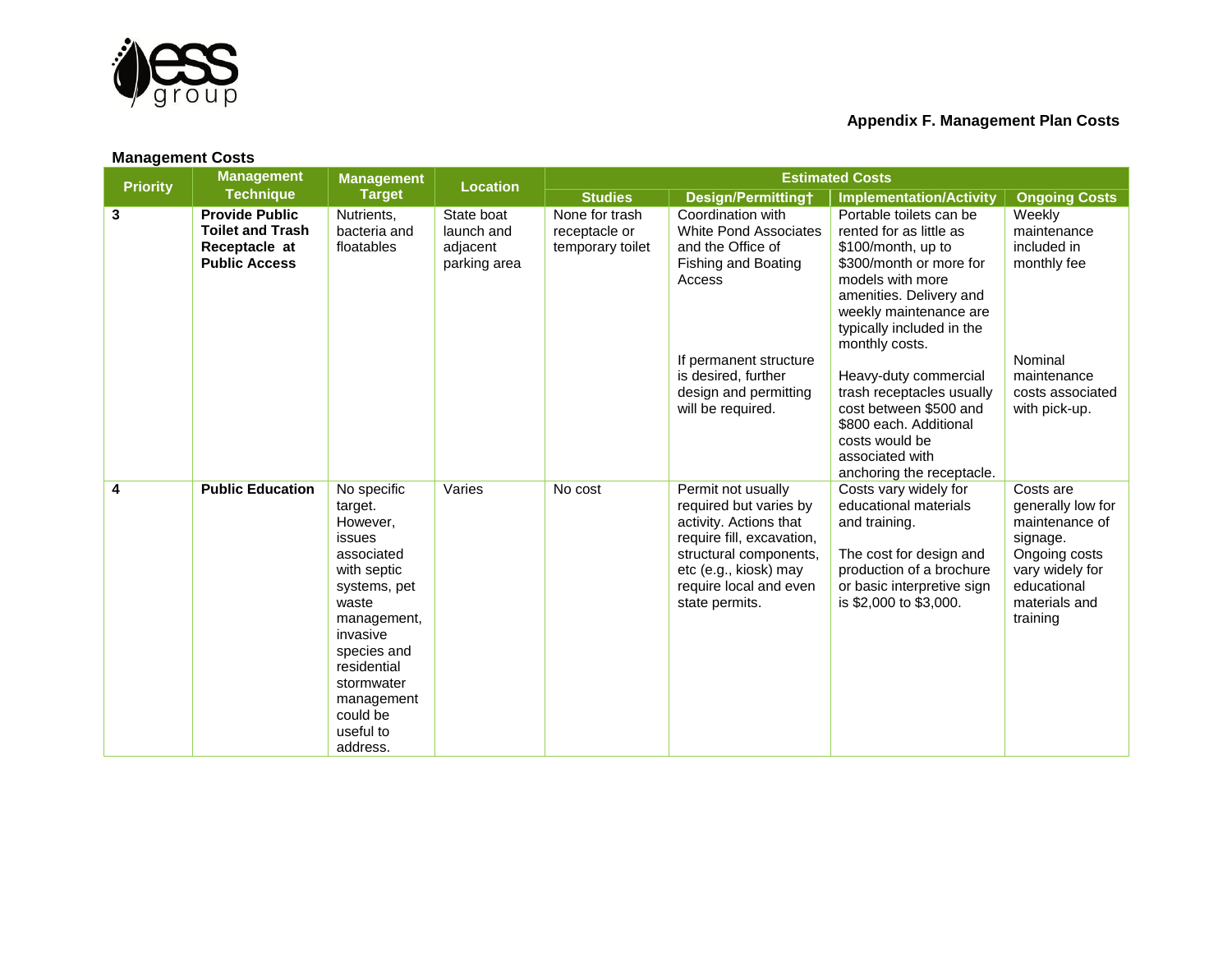

| <b>Management Costs</b> |                                                                                          |                                                                  |                                                                                              |                                                                                                                                                                                                        |                                                                                                                        |                                                                                                                                          |                                                                                                                                                                             |  |
|-------------------------|------------------------------------------------------------------------------------------|------------------------------------------------------------------|----------------------------------------------------------------------------------------------|--------------------------------------------------------------------------------------------------------------------------------------------------------------------------------------------------------|------------------------------------------------------------------------------------------------------------------------|------------------------------------------------------------------------------------------------------------------------------------------|-----------------------------------------------------------------------------------------------------------------------------------------------------------------------------|--|
| <b>Priority</b>         | <b>Management</b><br><b>Technique</b>                                                    | <b>Management</b><br><b>Target</b>                               | <b>Location</b>                                                                              | <b>Estimated Costs</b>                                                                                                                                                                                 |                                                                                                                        |                                                                                                                                          |                                                                                                                                                                             |  |
|                         |                                                                                          |                                                                  |                                                                                              | <b>Studies</b>                                                                                                                                                                                         | Design/Permittingt                                                                                                     | <b>Implementation/Activity</b>                                                                                                           | <b>Ongoing Costs</b>                                                                                                                                                        |  |
| $\overline{\mathbf{5}}$ | Implement/<br>Upgrade<br><b>Stormwater</b><br><b>BMPs</b>                                | Stormwater<br>runoff, erosion<br>and<br>associated<br>pollutants | Public access<br>road and<br>launch area<br>(on White<br>Pond<br>Associates,<br>Inc. parcel) | May conduct<br>study to prioritize<br><b>BMP</b> locations<br>by potential to<br>remove<br>contaminants.<br>Cost for such a<br>study would be<br>\$5,000 to over<br>\$15,000<br>depending on<br>scope. | Design and permitting<br>of stormwater BMPs<br>(Local NOI and<br>possible MESA<br>coordination)<br>$$10,000 - $15,000$ | Varies widely depending<br>on final design of BMPs<br>and site constraints. A<br>minimum of \$25,000<br>should be expected               | Quarterly to<br>annual<br>maintenance<br>costs typically<br>associated with<br>most BMPs                                                                                    |  |
| *Optional               | Low-dose<br><b>Nutrient</b><br><b>Inactivation</b><br>(alum, Phoslock<br>or other agent) | Nutrients and<br>algae                                           | In-pond                                                                                      | $$2,000 - $3,000$<br>for jar testing of<br>water to<br>determine<br>appropriate<br>dosage                                                                                                              | \$5,000 to \$7,000<br>to file NOI with the<br>Town and NHESP<br>(MESA) coordination                                    | $$5,000 - $30,000$<br>depending on<br>formulation, dosage, and<br>monitoring required by<br><b>Order of Conditions</b><br>(and/or NHESP) | Repeat<br>treatments as<br>needed. Costs<br>similar to initial<br>study and<br>implementation.                                                                              |  |
| *Optional               | <b>Biomanipulation</b>                                                                   | Algae                                                            | In-pond                                                                                      | A fish and<br>plankton-based<br>quantitative,<br>identification and<br>enumeration<br>would be<br>required                                                                                             | Local NOI and NHESP<br>(MESA) coordination<br>\$5,000 to \$7,000                                                       | Cost varies widely<br>depending on approach.                                                                                             | Biomanipulation<br>typically requires<br>an iterative<br>process of<br>stocking,<br>harvesting and<br>monitoring over<br>several years,<br>each with an<br>associated cost. |  |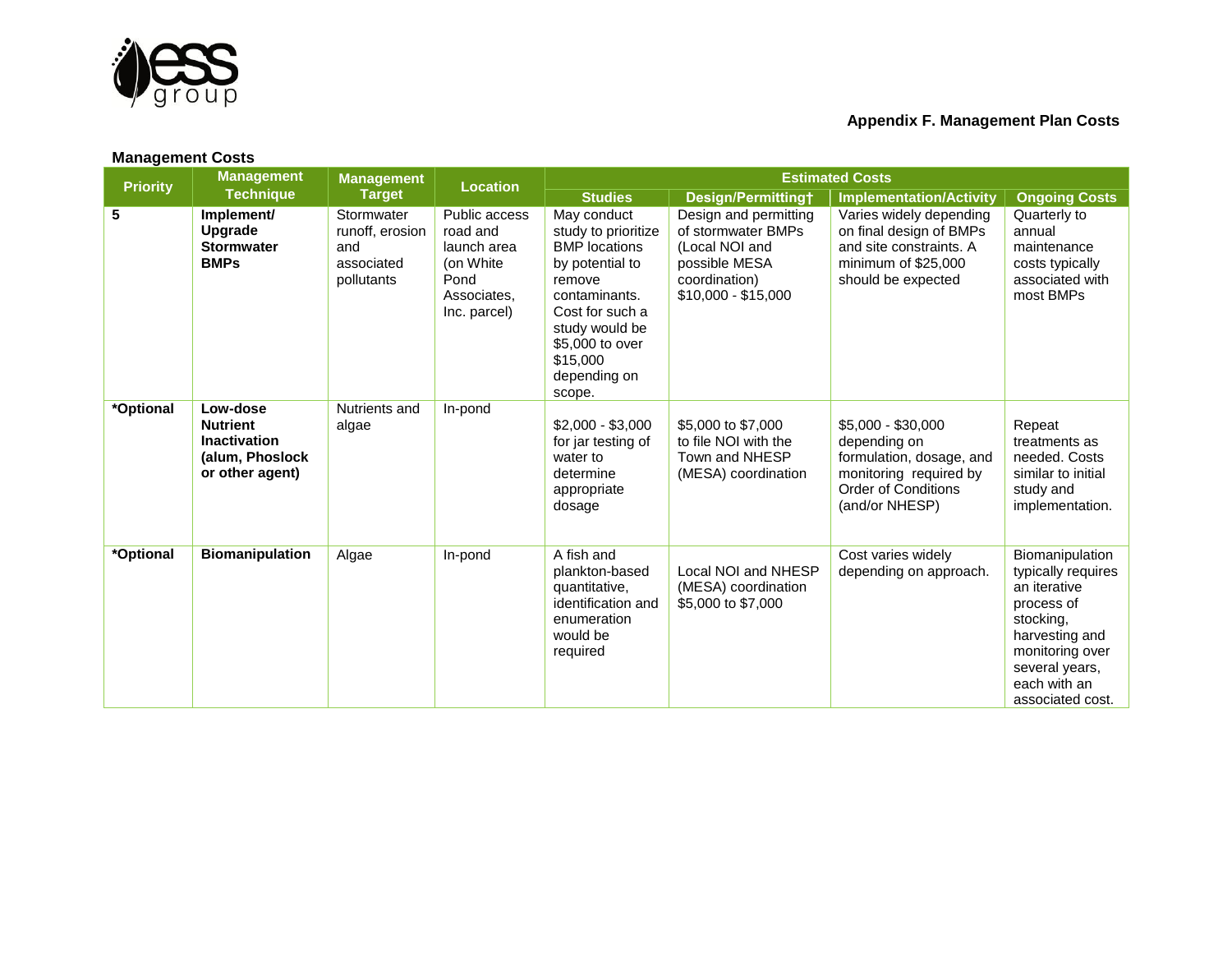

| <b>Management Costs</b>            |                                           |                                    |                                                                   |                        |                    |                                                                                                                                                                                                                                                                                                                                                                                                                                                                                                                                                                                                                                                                    |                                                                                                                                                                                                                       |  |
|------------------------------------|-------------------------------------------|------------------------------------|-------------------------------------------------------------------|------------------------|--------------------|--------------------------------------------------------------------------------------------------------------------------------------------------------------------------------------------------------------------------------------------------------------------------------------------------------------------------------------------------------------------------------------------------------------------------------------------------------------------------------------------------------------------------------------------------------------------------------------------------------------------------------------------------------------------|-----------------------------------------------------------------------------------------------------------------------------------------------------------------------------------------------------------------------|--|
| <b>Priority</b>                    | <b>Management</b><br><b>Technique</b>     | <b>Management</b><br><b>Target</b> | <b>Location</b>                                                   | <b>Estimated Costs</b> |                    |                                                                                                                                                                                                                                                                                                                                                                                                                                                                                                                                                                                                                                                                    |                                                                                                                                                                                                                       |  |
|                                    |                                           |                                    |                                                                   | <b>Studies</b>         | Design/Permittingt | <b>Implementation/Activity</b>                                                                                                                                                                                                                                                                                                                                                                                                                                                                                                                                                                                                                                     | <b>Ongoing Costs</b>                                                                                                                                                                                                  |  |
| <b>Monitoring</b><br><b>Action</b> | <b>Water Quality</b><br><b>Monitoring</b> | Pond water<br>quality              | Deep hole and<br>Sachem's<br>Cove<br>recommended.<br>at a minimum | No cost                | No permit required | Year 1 Costs:<br>Assumes continuation of<br>volunteer monitoring<br>program to measure<br>Secchi transparency on a<br>more frequent basis<br>\$5,000 for three visits to<br>measure the following<br>Secchi transparency<br>$\bullet$<br>Temperature, specific<br>conductance, pH,<br>turbidity and<br>dissolved oxygen<br>vertical profiles<br>Total and dissolved<br>$\bullet$<br>phosphorus (surface,<br>thermocline and<br>bottom)<br>Phytoplankton<br>ID/enumeration<br>(surface and<br>thermocline or depth-<br>integrated)<br>Optional (at laboratory<br>$ cost $ :<br>Total nitrogen<br>$\bullet$<br>(surface, thermocline<br>and bottom)<br>Chlorophyll a | Assumes<br>continuation of<br>volunteer<br>monitoring<br>program to<br>measure Secchi<br>transparency on<br>a more frequent<br>basis<br>\$3,500/year for<br>two visits to<br>continue<br>measuring Year<br>1 analytes |  |